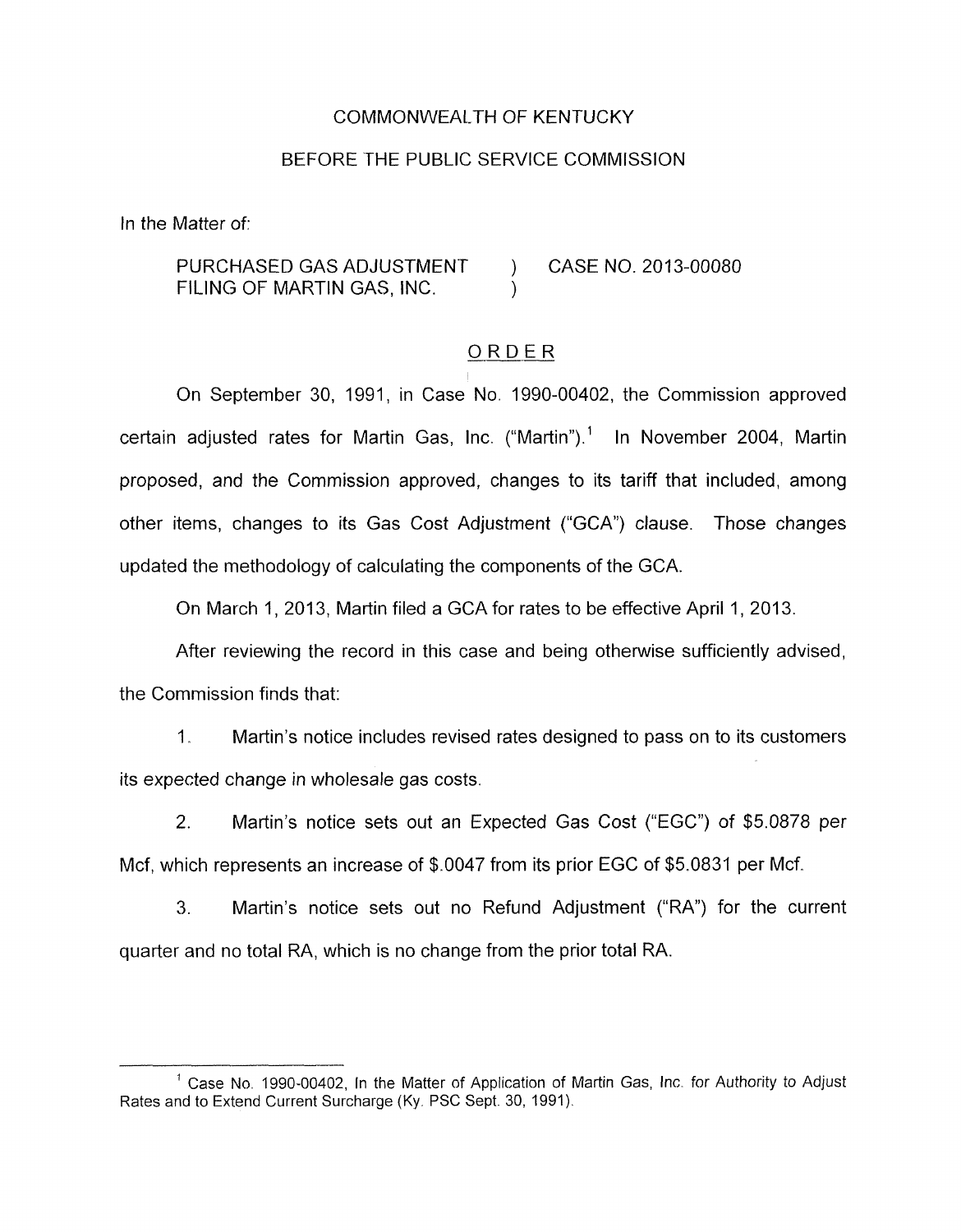4. Martin's notice sets out a current quarter Actual Adjustment ("AA") of (\$.0112) per Mcf. Martin's total AA is (\$.0519) per Mcf, representing a decrease of \$.0120 per Mcf from the previous quarter total AA of (\$.0399) per Mcf.

5. Martin's notice sets out no Balance Adjustment.

6. Martin's GCA is \$5.0359 per Mcf, which is a decrease of \$.0073 per Mcf from its previous rate of \$5.0432 per Mcf. Due to a spread sheet error, Martin proposed a GCA of \$5.0360 per Mcf.

7. The rates in the Appendix to this Order are fair, just, and reasonable, and should be approved for billing for service rendered by Martin on and after April 1, 2013.

IT IS THEREFORE ORDERED that:

1. The rates in the Appendix attached hereto and incorporated herein are approved for billing for service rendered on and after April 1, 2013.

2. Within 20 days of the date of this Order, Martin shall file with this Commission, using the Commission's electronic Tariff Filing System, revised tariff sheets setting out the rates approved herein and reflecting that they were approved pursuant to this Order.

> By the Commission **ENTERED MAR 2 6 2013** KENTUCKY PUBLIC **COMMISSION**

*A*  **ATTES** ve/Øfrector **I** 

Case No. 2013-00080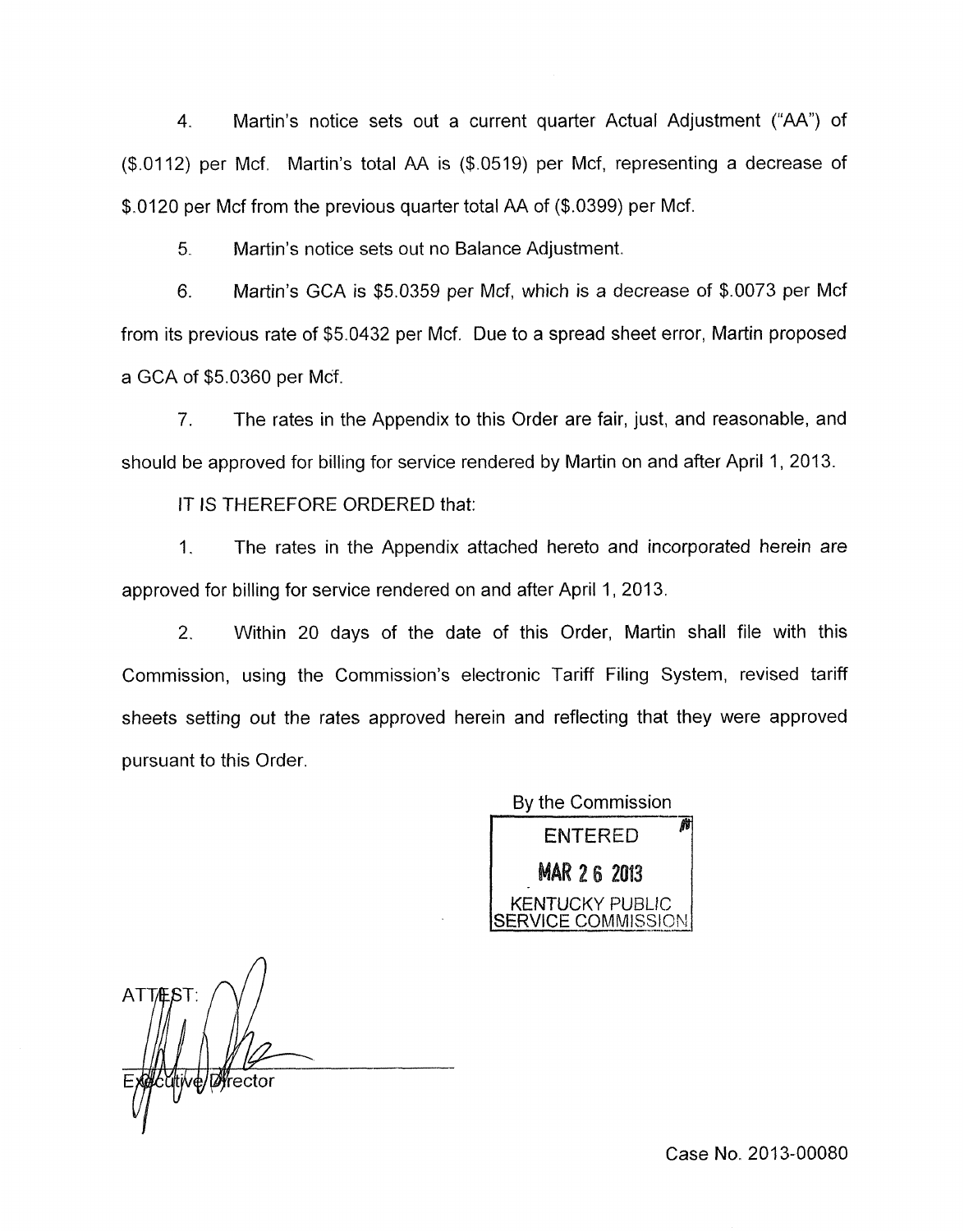## APPENDIX

# APPENDIX TO AN ORDER OF THE KENTUCKY PUBLIC SERVICE COMMISSION IN CASE NO. 2013-00080 DATED MAR 2 6 2013

The following rates and charges are prescribed for the customers served by Martin Gas, Inc. All other rates and charges not specifically mentioned herein shall remain the same as those in effect under authority of the Commission prior to the effective date of this Order.

# RETAIL RATES:

| KETAIL KATES.                  |                      |                                     |                      |
|--------------------------------|----------------------|-------------------------------------|----------------------|
|                                | <b>Base Rate</b>     | <b>Gas Cost</b><br>Recovery<br>Rate | Total                |
| <b>First Mcf</b><br>Over 1 Mcf | \$4.3976<br>\$4.2808 | \$5.0359<br>\$5.0359                | \$9.4335<br>\$9.3167 |
| Minimum Bill                   | \$9.4336             |                                     |                      |